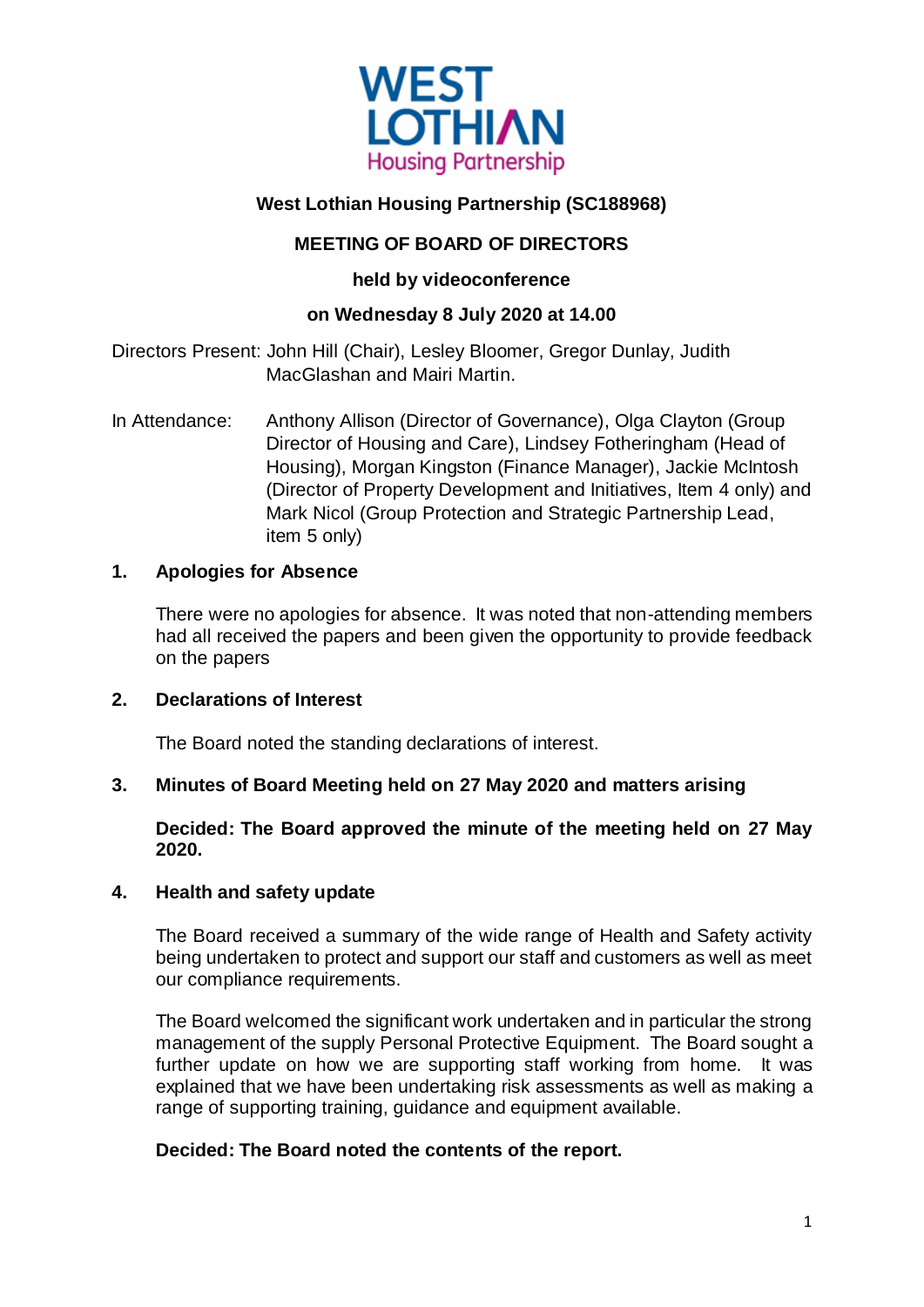### **5. Fire safety update**

The Board received an update on: the national picture and the how the Scottish Fire & Rescue Service have redesigned their services to reflect and take account of the Covid-19 pandemic; measures we have introduced to ensure fire safety and customer well-being continues to be of paramount importance during the post Covid 19 lock down period; and year end performance for fire safety remedial work. The Board were further updated on our plans for the resumption of services when it is permissible under government guidelines.

The Board discussed our approach to mitigating risk, our compliance approach and the need for continued focus in these areas. It was confirmed there have been no fire incidents in our properties during the reporting period.

### **Decided: The Board:**

- **1) noted the information provided within the report that evidences the measures we have introduced to reflect national policy changes and ensure fire safety and customer well-being continues to be of paramount importance during the COVID-19 pandemic; and**
- **2) noted the update on our end of year performance for fire safety remedial work**
- **6. Business update**

The Board received an update on current activity within the business and a summary of performance against key performance indicators, including: arrears; letting and gas safety. A further update was provided on the number of our tenants now receiving Universal Credit and how we are seeking to support those tenants.

The Board discussed arrears performance, particularly the impact of the increasing number of Universal Credit cases and the recently acquired Barony stock. The Board further considered the S & P projections for arrears across the UK and sought an update on how we are preparing for any potential spike. It was explained that we have undertaken stress testing on the business plan, in addition to having a very prudent bad debt assumption and an ongoing item on our corporate risk register.

The Board welcomed the performance of the Customer Service Centre and sought an update on how staff are continuing to respond. It was confirmed that we have undertaken a staff survey to seek feedback in a structured way and that we will use this feedback to further enhance and tailor our support for staff.

It was explained that we are seeking to link tenants with employment opportunities both within the group and via our employability programmes.

The Board discussed how, in future, we measure and take into account health and wellbeing.

**Decided: The Board noted the contents of the report**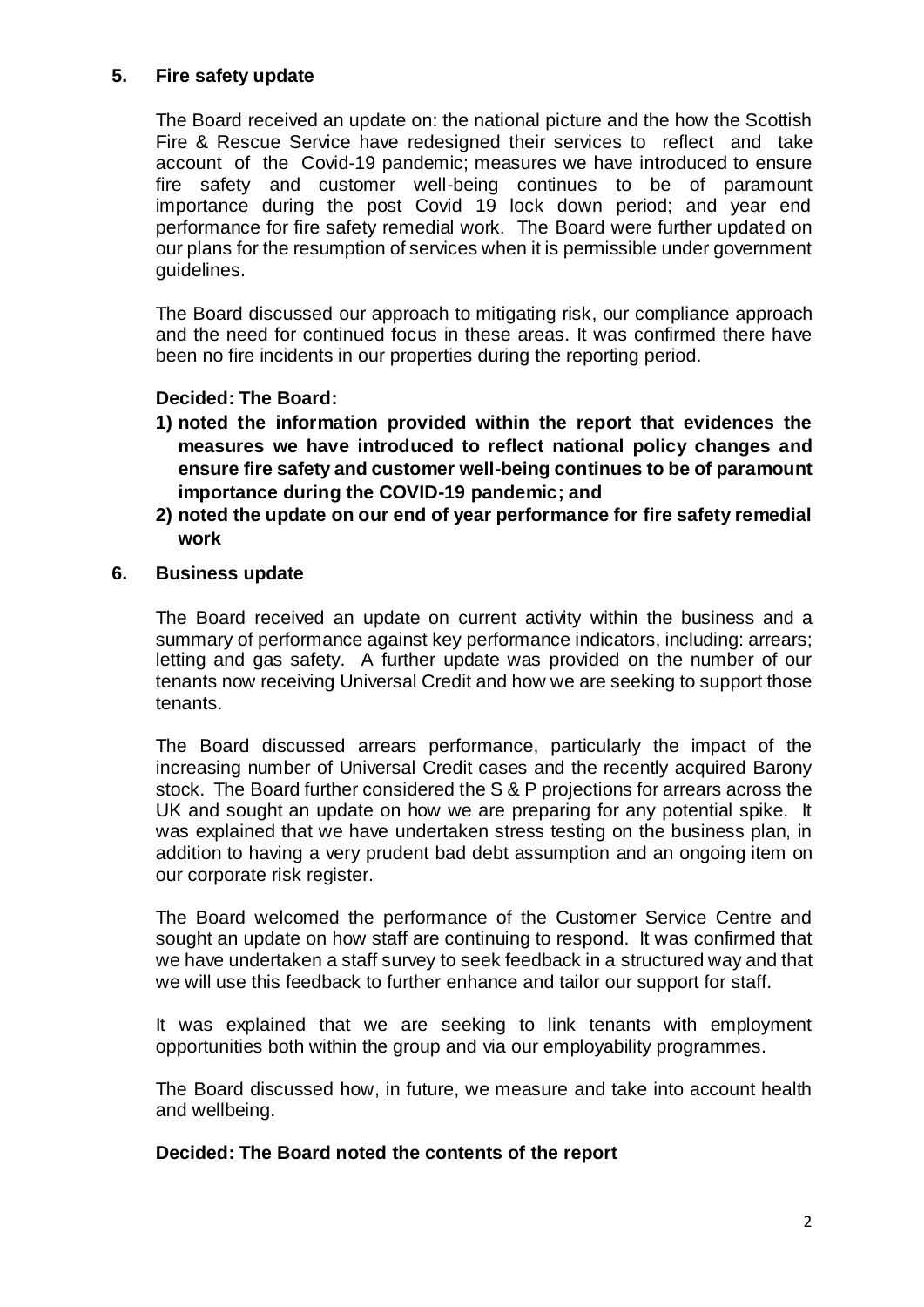### **7. Mobilisation of services**

The Board received an update on our planned staged approach to the remobilisation of business operations over the coming months, including the methodology for transitioning between stages and the fit with phases of the Scottish Government's publication, 'Scotland's route map through and out of crisis'.

The Board discussed our equality and diversity approach and it was agreed we should further consider this in our strategy discussions.

The Board discussed our engagement approach more widely and reiterated the need for it to be segmented to reflect the specific preferences of, for example, different demographic groups.

### **Decided: The Board:**

- **1) noted the approach set out in this report; and**
- **2) noted that a further update on our service models will be provided to the next meeting in August**

### **8. Strategy refresh**

The Board received a summary of proposal for how we refine our approach to finalising our 5-year strategy, including taking into account the impact of Coved 19 and the timeline for implementation.

The Board reiterated that health and wellbeing should be considered as part of the strategy discussions.

**Decided: The Board agreed the approach to strategy development set out in the report.**

### **9a. Finance Report**

The Board received a summary of performance for the year to date, a specific update on the variations and the SHR loan portfolio submission.

The Board discussed how we understand any material in month variations and the variance in total expenditure. It was confirmed a large element of the variance related to depreciation.

The Board discussed the potential financial impact of arrears increasing and void losses and it was agreed this would be subject to ongoing close monitoring.

### **Decided: The Board**

**1) note the management accounts for the period to 31 May 2020; and 2) approved the SHR loan portfolio submission at March 2020**